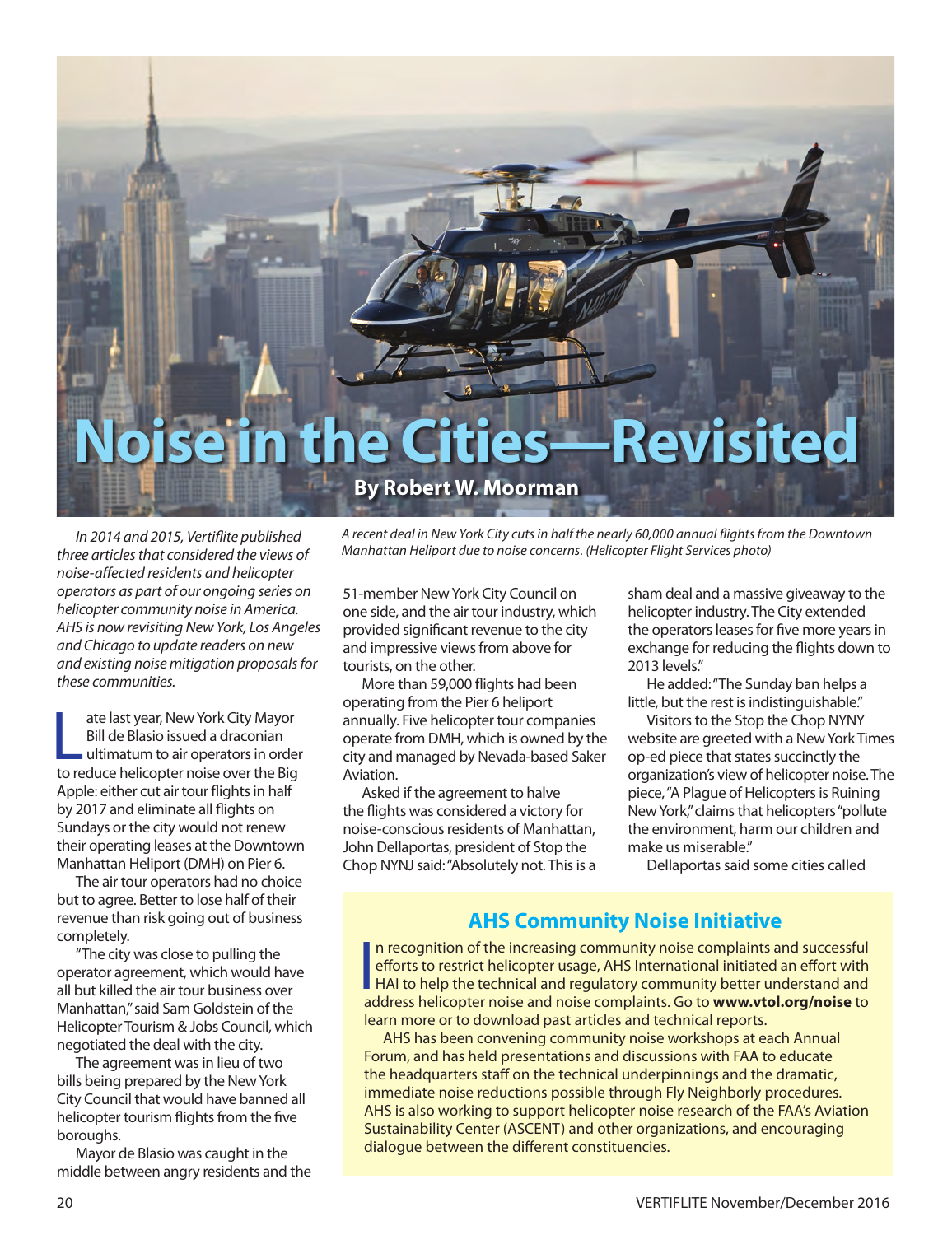

*The Chicago Helicopter Experience changed from Robinson R44s to Airbus H130 AStars and moved to a pad that is separated from residents by a river to the north, and railroads and highways to the south. (CHE photo)*

Stop the Chop NYNJ for advice on how to deal with helicopter noise. But most calls came from rural areas and those close to or associated with parks and wilderness areas.

"I am not aware of any other city that is plagued by tourist flights like New York City," said Dellaportas.

Nevertheless, the possibility exists that other municipalities could follow the path taken by New York City to curb helicopter noise.

"If New York City can do it, I don't see why any other city can't do it," said Jeff Smith, vice president of the Eastern Region Helicopter Council (ERHC). "It all comes down to who holds the lease, who operates the airport, and whether the municipality zones for it."

Elsewhere, nearby, there have been helicopter noise-reducing developments. The New Jersey State Legislature last year introduced a bill that would have prohibited New York City air tour helicopters from using New Jersey heliports and airports. But the bill died when the legislative session ended. It's unknown if the legislature will address the noise issue during the next session.

Helicopter pilots say both initiatives in New York and the New Jersey are potential job killers.

#### **Long Island Clamor**

**Upscale East Hampton, New York,<br>
on the eastern tip of Long Island,<br>
is another community that want:<br>
to reduce beliconter poise by restricting** on the eastern tip of Long Island, is another community that wants to reduce helicopter noise by restricting rotorcraft operations.

In July 2015, East Hampton issued three restrictions for helicopter

operations in and out of East Hampton Airport (HTO). One proposal mandated a curfew for all aircraft between 11 pm and 7 am. Another rule set a curfew from 9 pm to 9 am for what the town deemed noisy aircraft with a 91 EPNdb (effective perceived noise level in decibels) or higher. The third restriction, which a federal court enjoined in June, allowed only one trip per week in and out of HTO for noisy aircraft. The city appealed the 'once-per-week' rule, which lies with the US Court of Appeals for the Second Circuit in lower Manhattan. A decision is expected by year-end.

Kathleen Cunningham, who heads the Quiet Skies Coalition, a citizens group, said the helicopter industry aided by the ERHC and the Federal Aviation Administration (FAA) have not been helpful in reducing noise levels at HTO.

The ERHC gives "lip service to local residents who complain, but there has been no help from them, said Cunningham. "I'm not unsympathetic to a certain degree, as the ERHC is a trade group.... While it represents the industry to some extent, they can only make recommendations to their membership."

ERHC, helicopter operators and the FAA maintain that noise abatement procedures issued sometime ago have reduced noise in and around East Hampton.

Cunningham criticized the FAA for not enforcing noise restrictions on operators such as Blade and HeliFlite for their "rapacious appetite" to expand their businesses and not heeding citizen requests to observe a "reasonable altitude in and out of HTO and all across the East End."

As for the FAA, the agency demonstrated "that it is beyond reluctant to govern helicopters, in particular, no less other fixed-wing aircraft that consistently violate recommended altitude standards in our area on the East End of Long Island," she said.

Another point of tension among East End residents is the so-called "New York North Shore Helicopter Route," a collaborative effort between industry, local, state and federal leaders to reduce aircraft noise by mandating use of a published helicopter route according to FAR Part 93 Subpart H. Residents expected the rule to expire in summer 2016. Instead, the FAA extended it for another four years — which increased the friction between the authorities and local residents. The FAA said it extended the rule to provide time for additional research on helicopter noise so it could develop a final route that "works for the residents of Long Island and is responsive to the concerns the FAA has heard from the public."

Some view the North Shore Helicopter Route positively because it is a diversified route structure. Others say the solution is flawed because it reduces noise for some residents while increasing noise for others.

The North Shore Helicopter Route is defined by a series of GPS waypoints, and specifies a minimum altitude of 2,500 ft (760 m) above ground level (AGL) unless there are weather or safety issues.

While it has lessened noise on the western region of Suffolk County and Nassau, the North Shore Helicopter Route has done little to ease the noise on the East End, said Cunningham.

Extending mandatory use of the North Shore Helicopter Route brought out a coterie of local, state and federal leaders, who roundly criticized the FAA for its insensitivity to residents.

Rep. Lee Zeldin (R-NY), who represents the First District of New York, and serves on the Subcommittee on Aviation, condemned the FAA's four-year extension of the North Shore Helicopter Route colorfully.

In a statement, Rep. Zeldin said the extension was an example of "incompetence and arrogance on the part of faceless and unaccountable federal bureaucrats."

Zelden asked FAA Administrator Michael Huerta to reconsider his decision or resign.

The congressman is in an awkward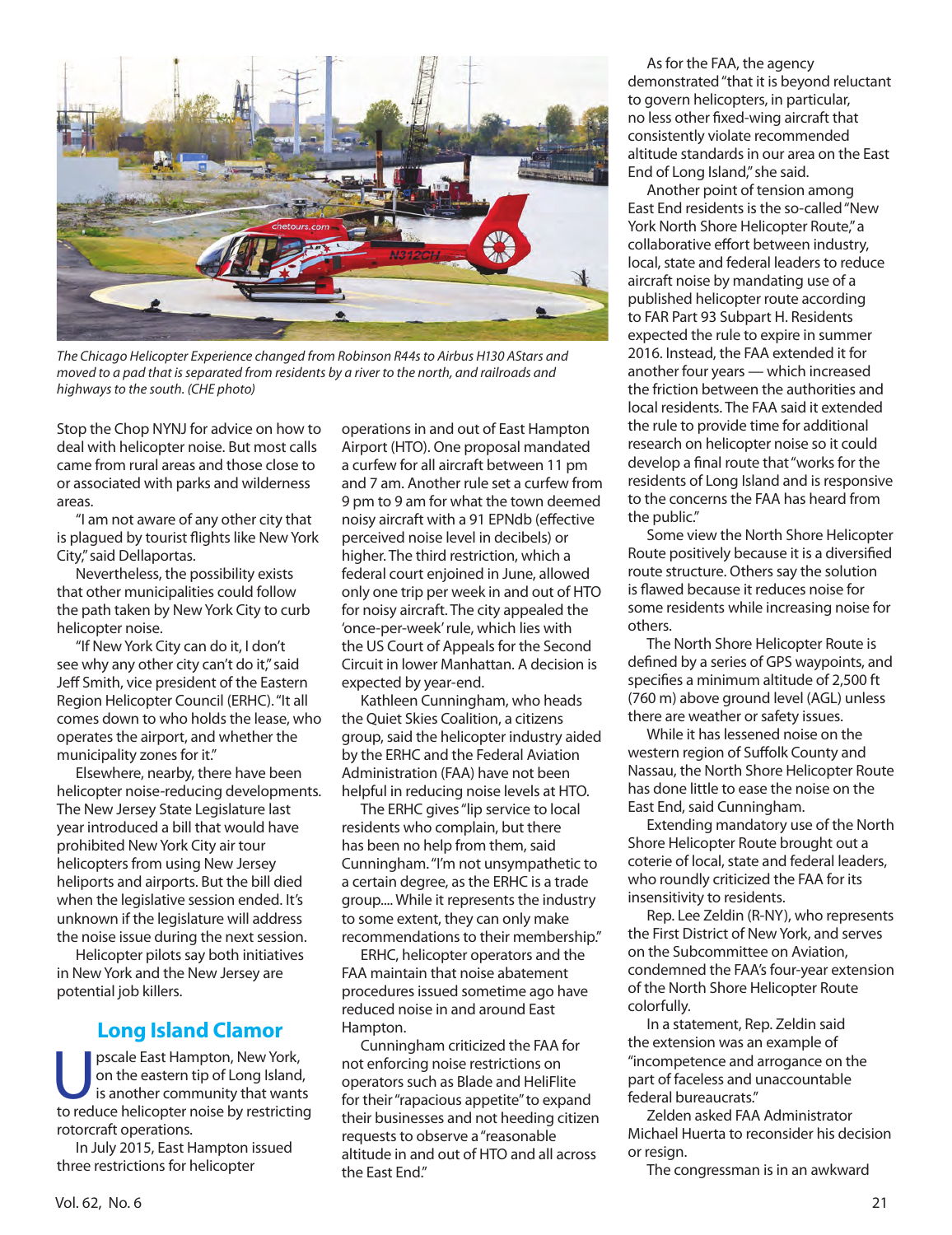

*Helicopters routinely fly low over Horace Mann Elementary School in Long Beach, California, leading residents to believe that local operators are not using helicopter routes established to mitigate noise. (Video still by Christine Votava, courtesy of the LAAHNC)*

position. On one hand, he must consider the concerns of his constituents, while recognizing that his congressional colleague, Sen. Chuck Schumer (D-N.Y) helped create the North Shore Helicopter Route.

The citizens would like the FAA to adopt a "South Shore" route or require helicopter pilots to fly east toward Plum Island before proceeding to South Fork, where most helicopter traffic goes. It's not known if the FAA is seriously considering such a proposal.

## **LA Backstep**

**W** hen *Vertiflite* last visited Los<br>
opposing forces trying to find<br>
solutions to a bost of beliconter poise Angeles County, it found solutions to a host of helicopter noise related problems — a monumental task in a region that is home to nearly 10 million people living within four thousand square miles (10,575  $km<sup>2</sup>$ ), larger than the combined areas of the American states of Delaware and Rhode Island.

Distrust was replaced by guarded optimism, and both sides appeared willing to work together for the common good. Not so this time around. In just over a year, the situation has deteriorated noticeably with each side blaming the other for the lack of progress in reducing helicopter noise.

On one side is the Los Angeles Area Helicopter Noise Coalition (LAAHNC), a loose-knit group of homeowners scattered throughout the county. On the other side are various facets of the helicopter industry, including air tour

operators. The FAA is caught in the middle, trying to play referee and explain succinctly what is and isn't possible from a regulatory and safety standpoint.

LAAHNC Chairman Bob Anderson (who was interviewed extensively in the prior article on LA noise) resigned. No reason was given for his departure and his successor had yet to be named. Anderson declined to be interviewed for this update, referring all calls to the LAAHNC.

"The situation between the [LAAHNC]

Noise Coalition, the pilots and FAA has degraded some," said Morrie Zager, president of the Professional Helicopter Pilots Association (PHPA). "But, I also agree with FAA's assessment that significant progress has been made in reducing noise."

Two major issues seem to have soured relations between the LAAHNC and the rotorcraft industry. One is the overarching issue of whether there has been any progress in reducing helicopter noise over Los Angeles County. A rider inserted into the 2014 \$1.1 trillion US federal funding bill compelled the FAA to demonstrate that significant progress had been made in reducing noise in the region. Affirmative, claims the FAA.

In its 2015 report to Congress, the FAA listed several areas of progress in mitigating helicopter noise in the region. That incremental progress included funding a dedicated helicopter noise complaint system for Los Angeles County. Helicopter operators and the LAAHNC now discuss complains during monthly meetings. The coalition lists the most egregious helicopter noise complaints for the previous month, and the helicopter pilots and operators try to determine the cause of those complaints. Industry representatives contact helicopter operators for an explanation for the noise and attempt to resolve the situation.

In another sign of progress, the FAA informed Congress that it completed an analysis of adherence to existing voluntary helicopter routes and mentioned the potential for adjustments in the Hollywood, Torrance, Palos Verdes

and Long Beach areas.

In June 2016, the FAA published a voluntary offshore route plan for Los Angeles County to lessen helicopter noise along the coast between San Pedro and Malibu, about a 30-mile (48 km) stretch. This decision was not well received by citizen groups.

The LAAHNC criticized the report to Congress and the FAA's subsequent voluntary offshore route plan because they weren't consulted on the proposal.

"We disagreed completely with the report," said Richard Root, LAAHNC vice president, who represents the Torrancebased Citizens for Quiet Helicopters. "We felt that very little progress had been made. There were no agreements made."

Convinced that its concerns were not being met, the LAAHNC filed a petition in October 2015 for Special Federal Aviation Regulations (SFAR) to reduce helicopter noise in LA County.

The coalition wanted the FAA to establish the following rules: a countywide minimum altitude of 2,000 ft (610 m) AGL for all non-emergency helicopter flights; and a minimum distance of 0.5 mile (0.8 km) for all coastline flights; maximum hover/orbit times of five minutes for media flights and three minutes for tour flights; and a requirement for media outlets to pool aerial coverage.

The 2,000-ft (610-m) minimum altitude requirement is "absolutely impossible to do," said PHPA's Zager. "That altitude puts us up there with IFR [instrument flight rules] and fixed-wing traffic."

In May 2016, the FAA dismissed the LAAHNC's proposed SFARs. The LAAHNC filed an appeal, which was pending at press time. "We are not anticipating a favorable response," said Root.

A few days after the appeal was filed, the FAA notified the LAAHNC that the voluntary offshore route would be 750 ft (229 m) offshore, not a half-mile as the LAAHNC wanted. The relationship between both sides seemed to go down hill from there.

The original goal of the FAA and industry was to bring stakeholders together and develop voluntary best practices to mitigate helicopter noise throughout LA County. This would include Long Beach, which is at the southern edge of the county; Torrance, in the southwestern region of LA; the expansive San Fernando Valley, which is north of the LA basin; the Hollywood Bowl; and the Hollywood sign.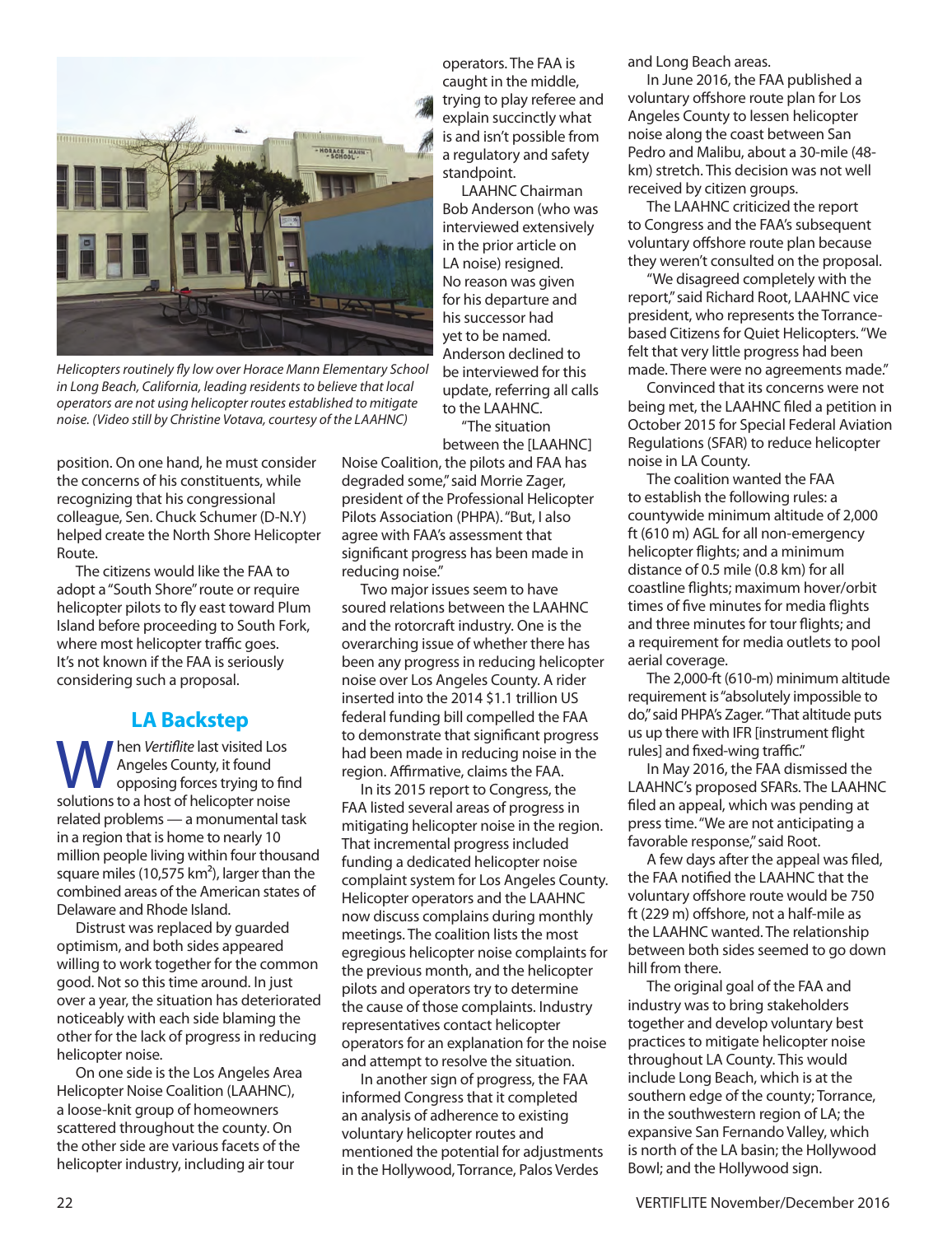Chuck Street, Executive Director of the Los Angeles Area Helicopter Operators Association (LAAHOA), who was praised for listening to homeowner noise concerns and suggestions, and served as a bridge between opposing sides, stated how grim the current situation is.

"After months of attending and participating in numerous meetings I came to the conclusion that we in the industry would never come to an agreement with the homeowners coalition," said Street. When informed by experts that some of their proposals were "unworkable and unsafe, they just stuck to their original positions," he added. "Some LAAHNC members said those are just excuses."

Street said some LAAHNC members told him privately that there had been improvements in some areas of the region. But the "official" position of the LAAHNC was that there had been no progress.

Individual LAAHNC members were willing to talk to *Vertiflite* about helicopter noise problems in their region of LA County, but declined to speak for the

coalition until the board chose a new chairman and determined their next move on a host of helicopter related noise issues. Seeking help from the State of California on reducing helicopter noise is one idea being bandied about, *Vertiflite* learned.

Despite the friction, the PHPA and helicopter operators are determined "to be good stewards of the industry."

Zager pointed to two areas, the Hollywood Bowl, which operators consider to be a success story, and the Hollywood Sign, which remains a problem due to the numerous daily flights of sightseeing aircraft. Neighborhoods below the Hollywood Sign file more noise complaints than any other area of Los Angeles, said the LAAHOA.

PHPA held meetings with the air tour operators and shared best practices on operating near the Hollywood sign. When flying in the vicinity, pilots should fly 1 mile (1.6 km) south of the sign at a minimum altitude of 1,600 ft (488 m) above mean sea level (MSL) and 900 ft (274 m) AGL. If pilots must fly closer to

the sign, they should climb to an altitude higher than 1,800 ft (549 m) MSL.

Zager believes these best practice recommendations to reduce aircraft noise are being followed, but concedes that aircraft noise remains an issue.

Adding to the problem is that the Hollywood Sign sits in the downwind path of IFR traffic for Santa Monica Municipal Airport (SMO) and Los Angeles International Airport (LAX).

The LAAHNC said these best practices for operation near the Hollywood sign are not good enough, and that some regulatory action is necessary.

As for the Hollywood Bowl, the PHPA and LAAHOA asked pilots to avoid flying near the venue during concert season. To help, pilots are advised to look for spotlights illuminated in a crisscross pattern during concerts. PHPA member also distribute large posters to local airports, fixed base operators (FBOs) and helicopter operations about upcoming concerts at the Bowl — which seems to help, Zager said.



*LAX has one of the busiest and most-complex airspaces in the world, and also sits in the vicinity of a years-long dispute between fed-up residents and local operators. Some helicopter routes transitioning through the Class B airspace prescribe altitudes as low as 1000 ft MSL … or*  even 500 ft just east of the surface area to avoid the flow of airline traffic. This is well below the 2,000-ft AGL minimum altitude proposed by the *Los Angeles Area Helicopter Noise Coalition. (FAA chart)*